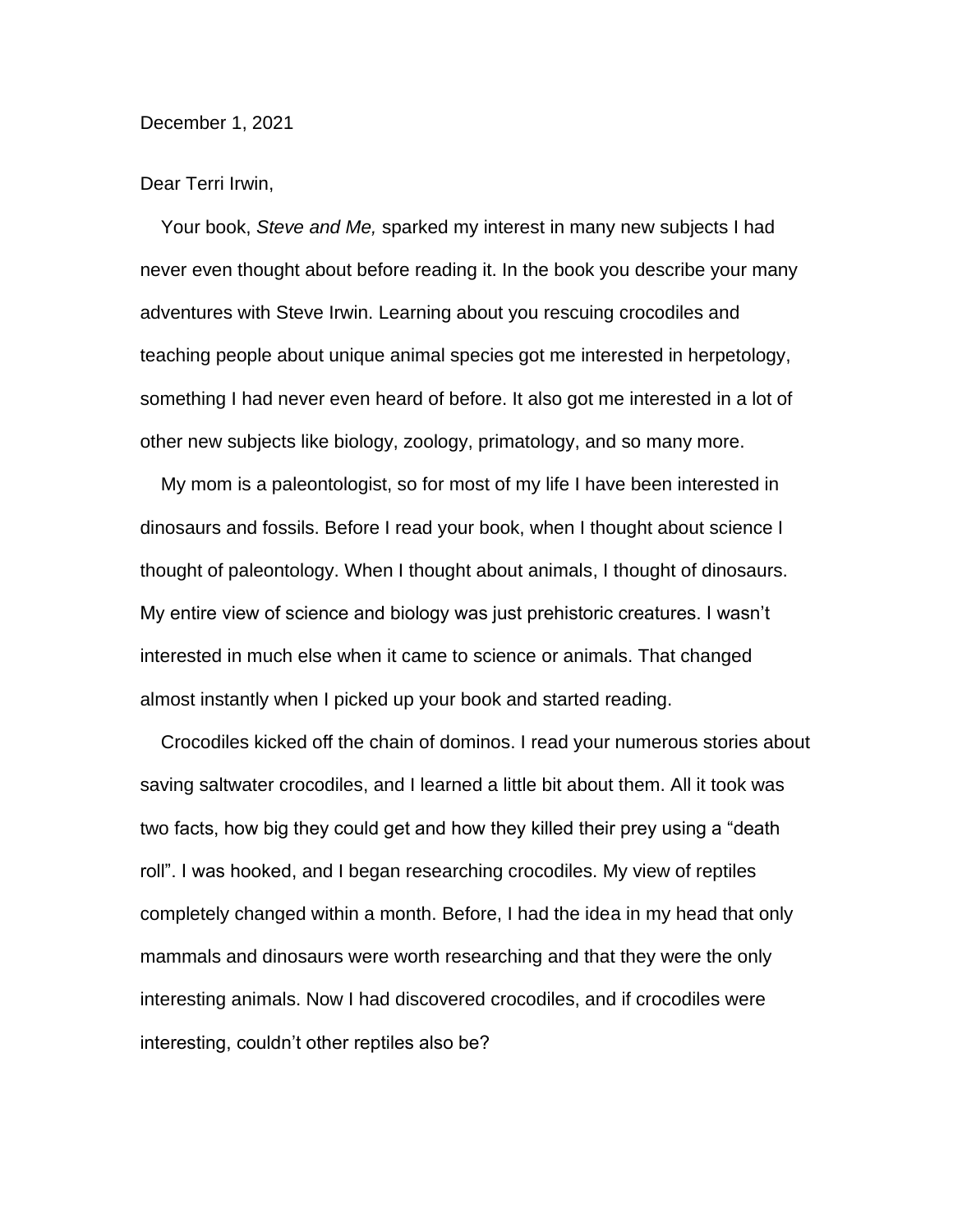Down came the next domino. Snakes were my new interest. I read about your adventure with Steve and the sidewinder, and was instantly inspired to learn. This sidewinder rattlesnake quickly made me realize that crocodiles were not the only reptiles worth learning about. I began researching snakes, learning about a million different species from the rhinoceros viper to the green mamba. All of these eccentric snakes were what knocked over the final domino.

Unique animals were, and still are, my obsession. Every opportunity I get, I learn about new animals. I have researched tons of animals from brightly colored birds like the Victoria crowned pigeon to tree climbing monkeys like the black and white colobus. There are too many animals that most people don't know about, and I want to know about every single one of them. Even commonly known animals I will try to learn more about. You learn some about those animals, but there's also a lot that you don't. For example, a lot of people don't know that woodpeckers wrap their tongues around their brains, and a good number of people don't know that wombats' poop is cube shaped.

This new love of unique animals and reptiles has completely changed my way of thinking. I now see birds, animal footprints, feathers, and wildlife where before I saw a long, boring hike. I now think of reptiles, primates, monotremes, birds, and amphibians when I think of animals, when I used to think of dinosaurs. When I think of science I am interested in, I think of herpetology, primatology, biology, and more when before I just thought of paleontology. My entire view of the world is broader now, and I appreciate nature much more.